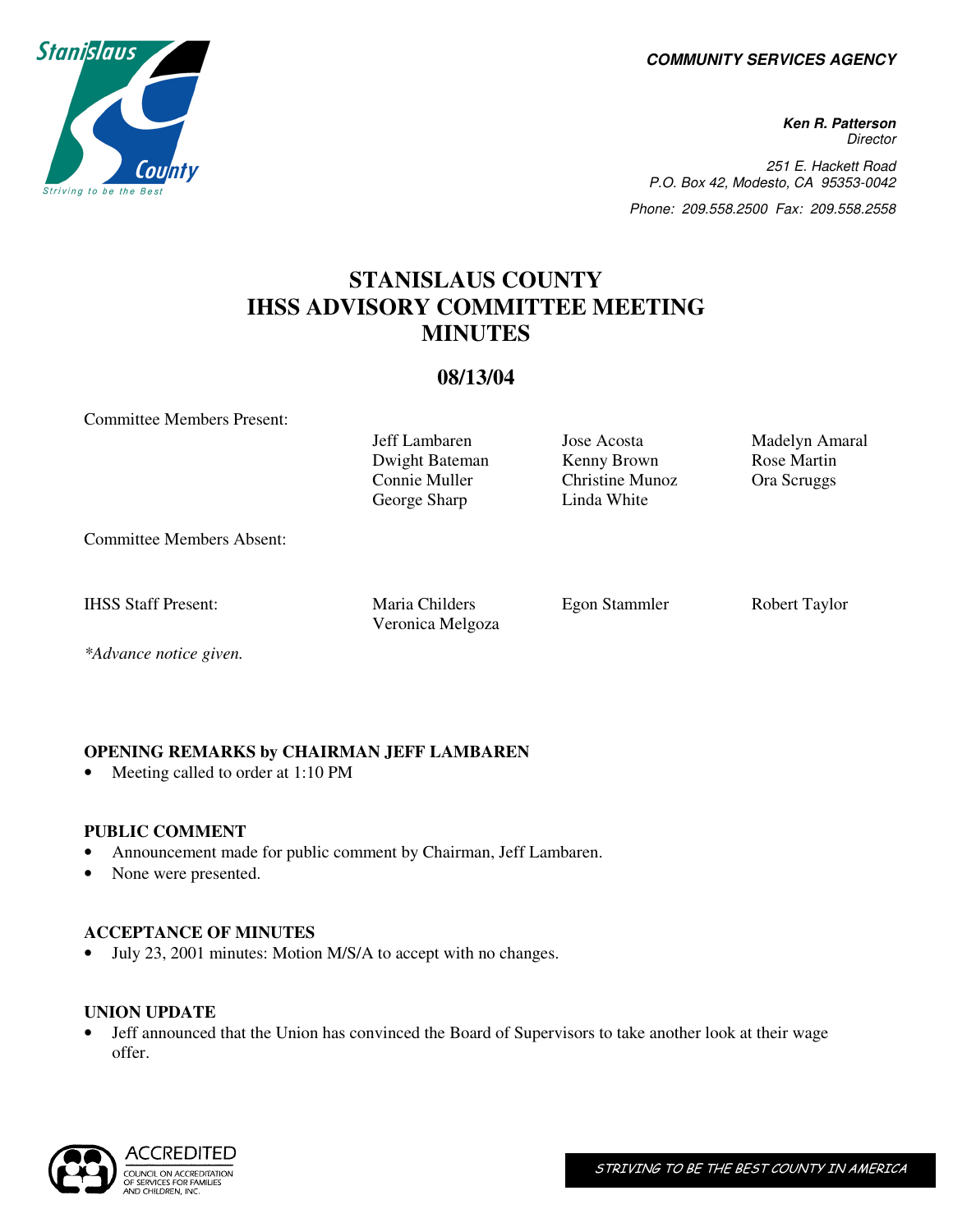#### **BUDGET UPDATE**

- Jeff announced that we do have a budget.
- Connie Muller asked if we still have an Advisory Committee.
- Maria Childers advised that we do still have the Advisory Committee.

#### **LEGISLATIVE UPDATE**

- Dwight Bateman announced some of the Disability Legislation that is going on.
- Health and Human Services Long Term Care Council is conveying a meeting on August 19<sup>th</sup>. Their sole purpose is to develop an Olmstead Plan.
- SB 1760, the State to allow itself to be sued under the ADA, is on the assembly floor.
- SB 1438, requires a paper audit trail for voting machines, is dead, we won that one.
- SB 1365, Olmstead Advisory Committee is out of appropriation and moving on the assembly floor for vote.
- AB 1801, ask for an increase in fines for individuals that interfere with service dogs or other mobility aides is sitting on the Governor's desk, waiting to be signed.
- SB 2536 requires hotels to install grab bars in any rooms under going restroom renovations and all new hotel rooms, after adoption of the architectural standards.
- Jeff announced an update on AB 824, moved out of the Senate and into a suspense file, but our legislative advocate Don Peterson seems to think it's ok and it still has a chance to pass.
- Jeff Lambaren asked CSA staff if we had received any other information on the standardization for Quality Assurance?
- Maria announced that it is moving forward and a statewide training will be conducted by the state; fraud investigators will be added and procedures for overpayments will be discussed. The State will create work groups for different components of Quality Assurance. Training tools and task guidelines will be created.

#### **ANNUAL REPORT/SURVEY PRESENTATION DATE**

• Jeff Lambaren announced that the first available date that we could get on the Board of Supervisor's agenda is Wednesday September  $14<sup>th</sup>$  @ 9:00am in our regular meeting room (basement). This will be confirmed.

#### **GENERAL UPDATES**

- Jeff Lambaren discussed the term dates. Jeff stated that the bylaws say that members have automatic option to be re-appointed for one term.
- When the committee was set up the terms were staggered 2 and 3 years so everyone wouldn't end at the same time. From now on each term is two years.
- Dwight Bateman asked about Jeff Lambaren being permanently assigned.
- Jeff Lambaren stated that the committee should discuss that someone else should be able to fill that capacity. We will go over the bylaws at the next meeting.
- Jeff Lambaren announced that we need to go back to our waiting list first to recruit new members. We also have providers and recipients who indicated on the surveys that they were interested in the committee.
- Connie Muller suggested that we re-visit Public Authority again.
- Jeff Lambaren asked about the timing if we wanted to form a Public Authority, what kind of information we would need.
- Robert Taylor stated that it would be at least 60-90 days before we could put something together.
- Dwight Bateman stated that if we were going in that direction we need to look at the re-developments of Bylaws, one of the managing documents for the Public Authority would be the Bylaws, running of the organization, policies and procedures.
- We will look at the Bylaws of other counties. Staff will get some samples of other counties Bylaws.
- Kristi with the Union announced that they are meeting with Eldon Luce, he has set up many Public Authorities across the state of California. They will get information and report back to committee.